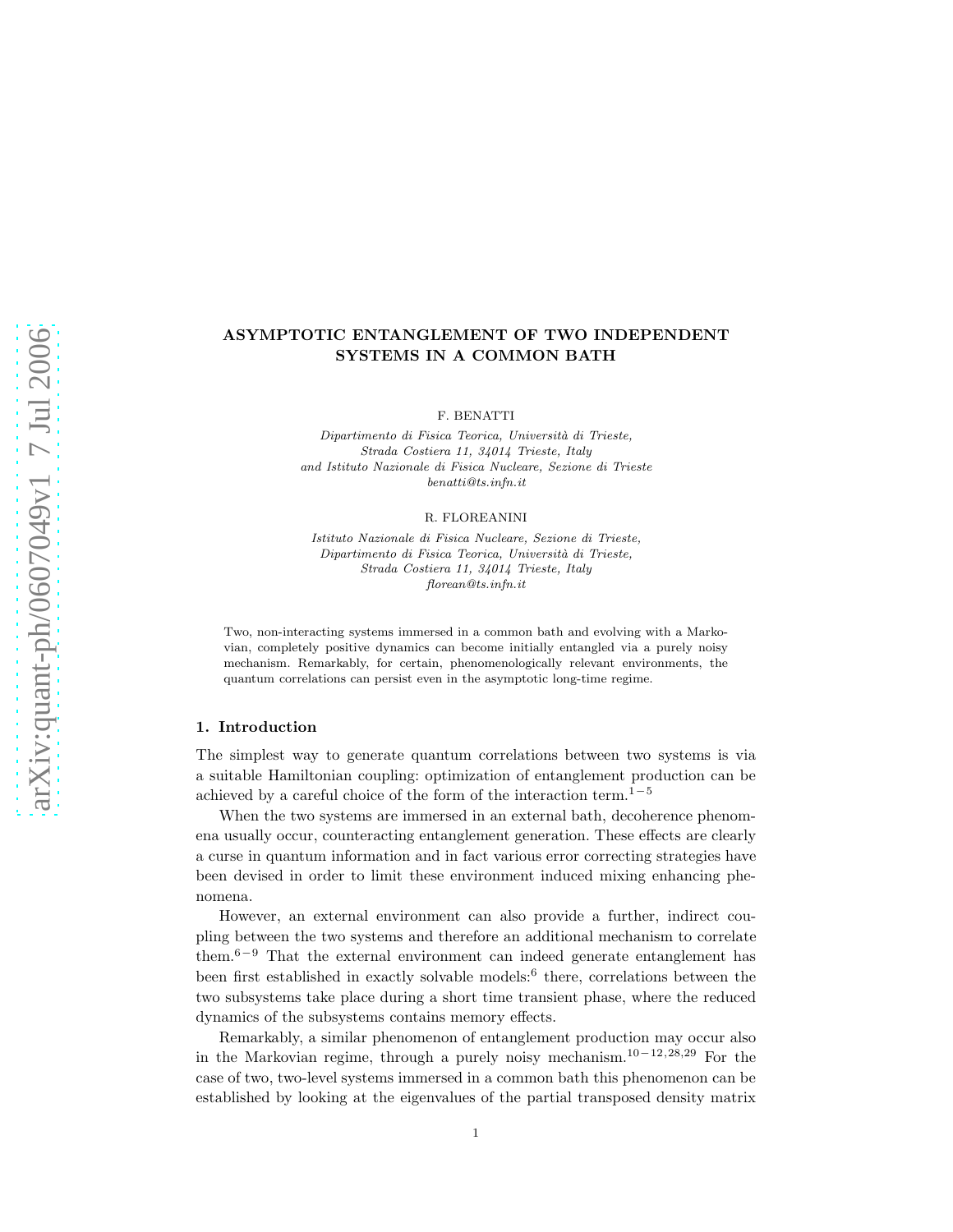that represents the two subsystem state.<sup>13,14</sup> A sufficient condition for initial, environment induced entanglement generation can then be obtained: it allows deriving a test on the entanglement power of the bath.<sup>10</sup>

Nevertheless, this test is unable to determine the fate of the initially created quantum correlations as time becomes large. In order to discuss asymptotic entanglement, one has to analyze directly the structure of the dissipative, Markovian dynamics followed by the two systems, and determine its equilibrium states.

In the following, we shall present such an investigation for a subsystem composed by a couple of identical two-level systems, evolving with a completely positive dynamical semigroup. Being interested in discussing the correlation power of the environment, we shall assume the two systems to be independent, without any mutual direct interaction.<sup>a</sup> As we shall see, there exists a class of environments, which is of relevance in phenomenological applications, that are able not only to initially generate entanglement: they can continue to enhance it even in the asymptotic long time regime.

# 2. Master Equation

We shall deal with a subsystem composed by two, identical, non-interacting twolevel systems, immersed in a common heat bath. The derivation of a physically consistent master equation for the reduced density matrix  $\rho(t) \equiv \text{Tr}_{\mathcal{E}}[\rho_{\text{tot}}(t)],$  obtained by tracing the total density matrix  $\rho_{tot}(t)$  over the bath degrees of freedom, is notoriously tricky, requiring an a priori unambiguous separation between subsystem and environment.<sup>15</sup>−18,<sup>28</sup> Generally speaking, this distinction can be achieved when the correlations in the environment decay much faster than the characteristic evolution time of the subsystem alone. Then, in the limit of weak couplings, the changes in the evolution of the subsystem occur on time scales that are very long, so large that the details of the internal environment dynamics result irrelevant.

This situation is amenable to a precise mathematical treatment:<sup>19</sup> as a result, the two-system state  $\rho(t)$  evolves in time according to a quantum dynamical semigroup of completely positive maps, generated by a master equation in Kossakowski-Lindblad form:19,20,<sup>21</sup>

$$
\frac{\partial \rho(t)}{\partial t} = -i \left[ \mathcal{H}_{\text{eff}}, \, \rho(t) \right] + \mathcal{L}[\rho(t)] \; . \tag{1}
$$

The unitary term depends on an effective Hamiltonian, containing both the initial system Hamiltonian and suitable Lamb contributions; in general, it can be decomposed as:  $\mathcal{H}_{\text{eff}} = H_{\text{eff}}^{(1)} + H_{\text{eff}}^{(2)} + H_{\text{eff}}^{(12)}$ . The first two terms represent single system contributions,

$$
H_{\text{eff}}^{(1)} = \sum_{i=1}^{3} H_i^{(1)}(\sigma_i \otimes \mathbf{1}), \quad H_{\text{eff}}^{(2)} = \sum_{i=1}^{3} H_i^{(2)}(\mathbf{1} \otimes \sigma_i), \tag{2}
$$

<sup>&</sup>lt;sup>a</sup>In the same way, we shall also neglect any Lamb shift Hamiltonian contribution that might be generated by the presence of the external bath.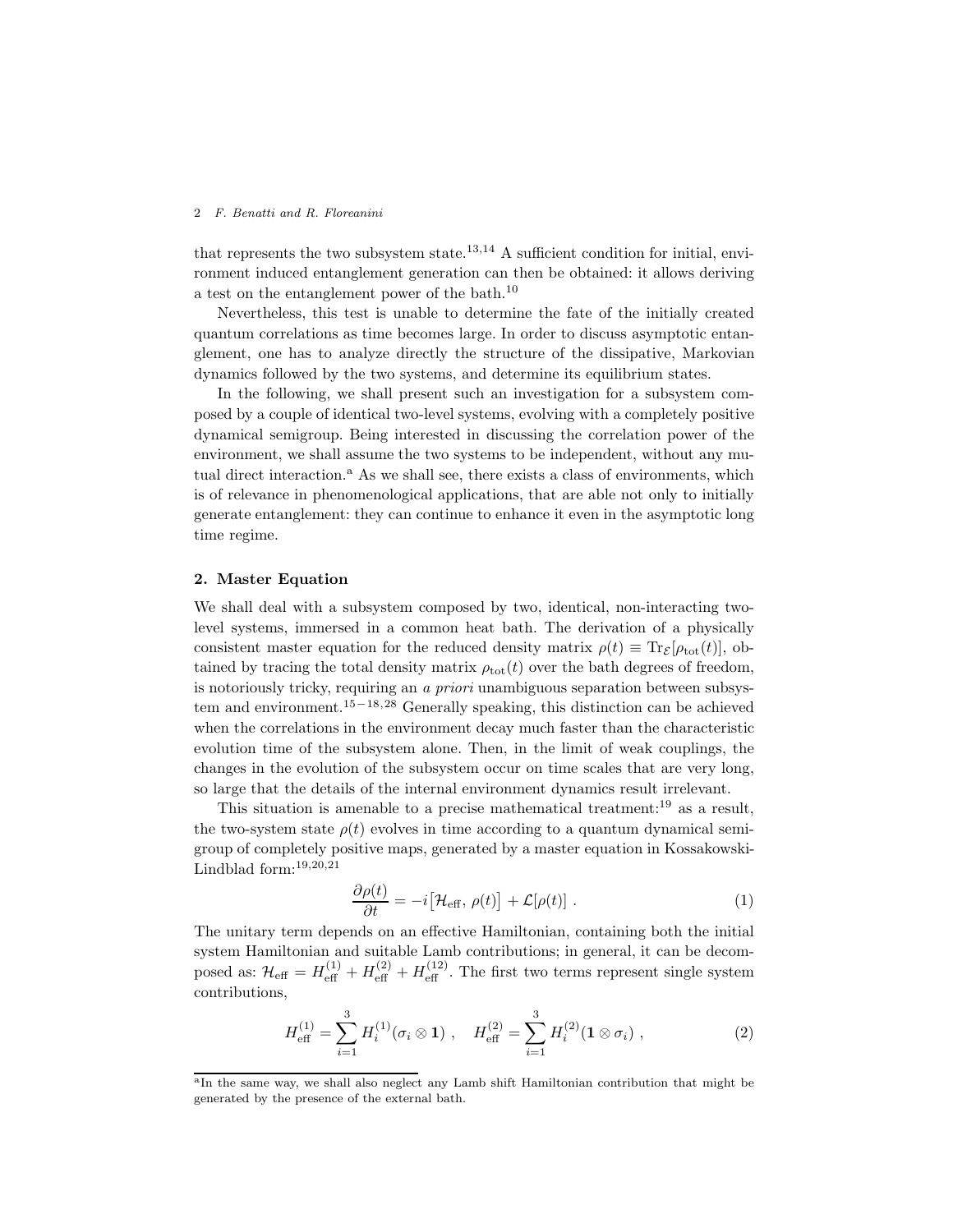where  $(\sigma_i \otimes 1)$ ,  $(1 \otimes \sigma_i)$  are the basis operators pertaining to the two systems, respectively, with  $\sigma_i$ ,  $i = 1, 2, 3$  the Pauli matrices; the third piece is a bath generated direct two-system coupling term, that can be expressed as:

$$
H_{\text{eff}}^{(12)} = \sum_{i,j=1}^{3} H_{ij}^{(12)} (\sigma_i \otimes \sigma_j) . \tag{3}
$$

The dissipative contribution  $\mathcal{L}[\rho(t)]$  can be cast in Kossakowski form,<sup>20</sup>

$$
\mathcal{L}[\rho] = \sum_{\alpha,\beta=1}^{6} C_{\alpha\beta} \left[ \mathcal{F}_{\beta} \rho \mathcal{F}_{\alpha} - \frac{1}{2} \left\{ \mathcal{F}_{\alpha} \mathcal{F}_{\beta} , \rho \right\} \right],
$$
 (4)

using the hermitian, traceless, matrices  $\mathcal{F}_{\alpha}$  that coincide with the first system basis operators ( $\sigma_{\alpha} \otimes 1$ ) for  $\alpha = 1, 2, 3$ , while reproducing the second system basis operators  $(1 \otimes \sigma_{\alpha-3})$  for  $\alpha = 4, 5, 6$ . The Kossakowski matrix  $C_{\alpha\beta}$  is a  $6 \times 6$  matrix, which is non-negative, thus guaranteeing the complete positivity of the reduced dynamics. Using the splitting of the indices introduced above, it can be conveniently written as

$$
C = \begin{pmatrix} A & B \\ B^{\dagger} & C \end{pmatrix} , \qquad (5)
$$

in terms of  $3 \times 3$  matrices  $\mathcal{A} = \mathcal{A}^{\dagger}$ ,  $\mathcal{C} = \mathcal{C}^{\dagger}$  and  $\mathcal{B}$ . This decomposition carries a direct physical interpretation. Indeed, the pieces in (4) containing the diagonal contributions  $A$  and  $C$  correspond to noise terms that affect the first, respectively the second, system in absence of the other. On the contrary, the pieces depending on B encode environment generated dissipative couplings between the two, otherwise independent, systems.

In order to obtain a more explicit expression for the dynamics, it is convenient to decompose the  $4 \times 4$  density matrix  $\rho(t)$  along the Pauli matrices:

$$
\rho(t) = \frac{1}{4} \bigg[ 1 \otimes 1 + \sum_{i=1}^{3} \rho_{0i}(t) \; 1 \otimes \sigma_i + \sum_{i=1}^{3} \rho_{i0}(t) \; \sigma_i \otimes 1 + \sum_{i,j=1}^{3} \rho_{ij}(t) \; \sigma_i \otimes \sigma_j \bigg] \; , \; (6)
$$

where the coefficients  $\rho_{0i}(t)$ ,  $\rho_{i0}(t)$ ,  $\rho_{ij}(t)$  are all real. Substitution of this expansion in the master equation (1) allows deriving the corresponding evolution equations for the above components of  $\rho(t)$ . As mentioned in the Introduction, we are interested in studying possible entanglement production through the purely dissipative action of the environment; in the following, we shall therefore ignore the Hamiltonian pieces and concentrate on the study of the effects induced by the dissipative part  $\mathcal{L}[\cdot]$  in  $(4).<sup>b</sup>$ 

<sup>b</sup>In other terms, we limit our analysis to baths for which the induced two-system Hamiltonian coupling in (3) is vanishingly small or alternatively does not give rise to temperature dependent entanglement phenomena. This situation is rather common in phenomenological applications; for concrete examples, see Refs.[11,12].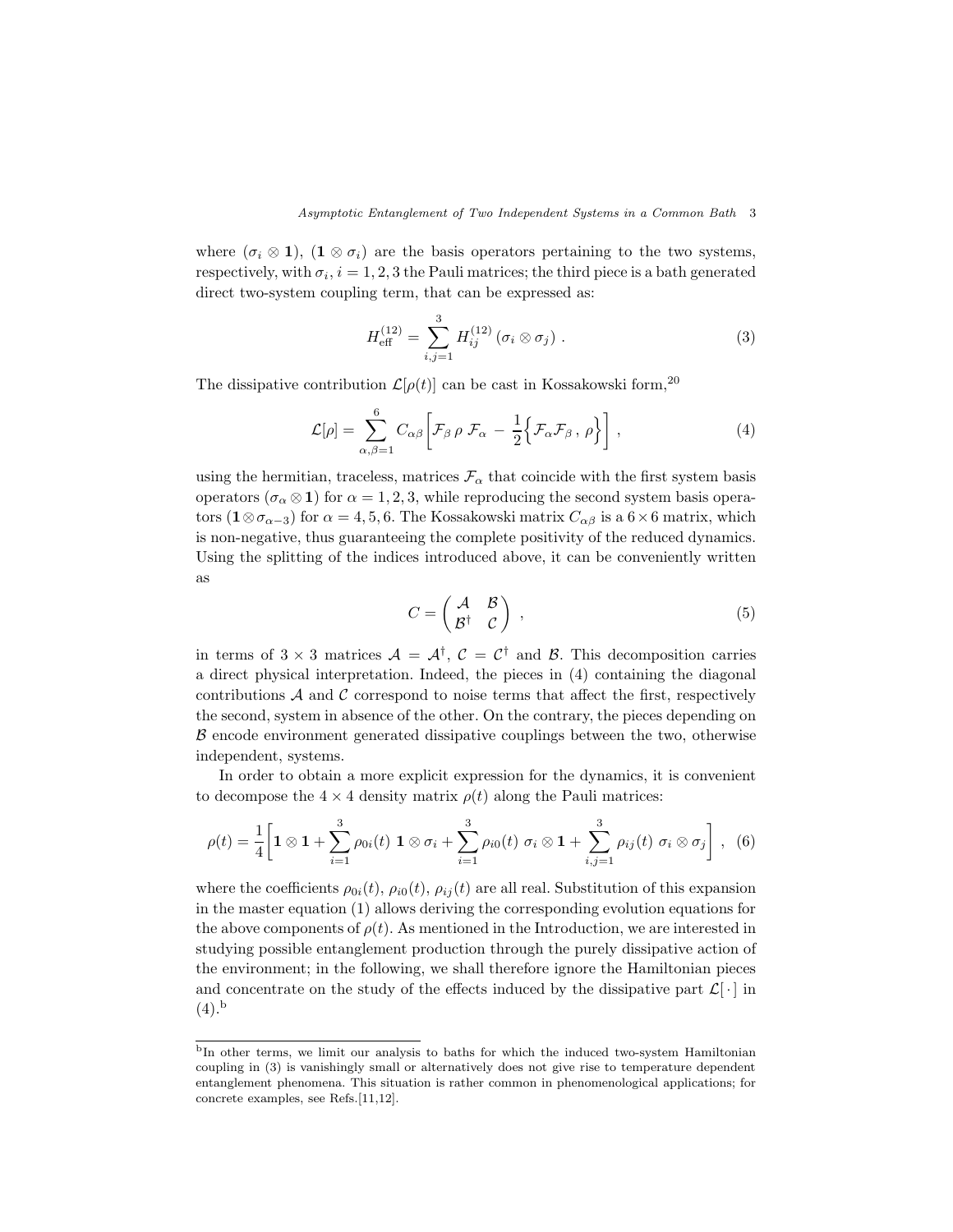Although the general case can be similarly treated, for sake of simplicity we shall here limit our considerations to baths for which the submatrices in (5) are all equal:  $A = B = C$ . This choice of the Kossakowski matrix, although special, is nevertheless of great phenomenological relevance since it is adopted in the analysis of the phenomenon of resonance fluorescence.<sup>22,23</sup> In addition, it is precisely a dissipative term of this type that describes the interaction of two atoms with a set of weakly coupled external quantum fields, in the limit of a vanishing spatial atom separation.<sup>11,12</sup>

In such a situation, the form of the dissipative contribution in (4) simplifies so that the evolution equation can be rewritten as

$$
\frac{\partial \rho(t)}{\partial t} = \sum_{i,j=1}^{3} \mathcal{A}_{ij} \left[ \Sigma_j \rho(t) \Sigma_i - \frac{1}{2} \left\{ \Sigma_i \Sigma_j, \rho(t) \right\} \right],
$$
 (7)

in terms of the following symmetrized two-system operators

$$
\Sigma_i = \sigma_i \otimes \mathbf{1} + \mathbf{1} \otimes \sigma_i , \quad i = 1, 2, 3 . \tag{8}
$$

One easily checks that these operators obey the same  $su(2)$  Lie algebra of the Pauli matrices; further, together with

$$
S_{ij} = \sigma_i \otimes \sigma_j + \sigma_j \otimes \sigma_i , \quad i, j = 1, 2, 3 , \tag{9}
$$

they form a closed algebra under matrix multiplication, whose explicit expression is collected in the Appendix.

It is now convenient to decompose the hermitian matrix  $A_{ij}$  into its real and imaginary parts,

$$
\mathcal{A}_{ij} = A_{ij} + i \sum_{k=1}^{3} \varepsilon_{ijk} B_k , \qquad (10)
$$

with  $A_{ij}$  real symmetric and  $B_i$  real. Inserting this in (7) and using the decomposition (6), a straightforward but lengthy calculation allows derive the following evolution equations for the components of  $\rho(t)$ :

$$
\frac{\partial \rho_{0i}(t)}{\partial t} = -2A\rho_{0i}(t) + 2\sum_{k=1}^{3} \left[ A_{ik}\rho_{0k}(t) - \rho_{ik}(t)B_k \right] + 2(2+\tau)B_i ,
$$
  

$$
\frac{\partial \rho_{i0}(t)}{\partial t} = -2A\rho_{i0}(t) + 2\sum_{k=1}^{3} \left[ A_{ik}\rho_{k0}(t) - \rho_{ki}(t)B_k \right] + 2(2+\tau)B_i ,
$$
  

$$
\frac{\partial \rho_{ij}(t)}{\partial t} = -4A[\rho_{ij}(t) + \rho_{ji}(t)] + 2\sum_{k=1}^{3} \left[ A_{ik}\rho_{kj}(t) + A_{jk}\rho_{ik}(t) \right] - 4A_{ij}\tau
$$
  

$$
+4\sum_{k=1}^{3} \left[ A_{ik}\rho_{jk}(t) + A_{jk}\rho_{ki}(t) \right] + 4\left[ A\tau - \sum_{k,l=1}^{3} A_{kl}\rho_{lk}(t) \right] \delta_{ij}
$$
  

$$
+ 2\left[ B_{i}\rho_{j0}(t) + B_{j}\rho_{0i}(t) \right] + 4\left[ B_{i}\rho_{0j}(t) + B_{j}\rho_{i0}(t) \right]
$$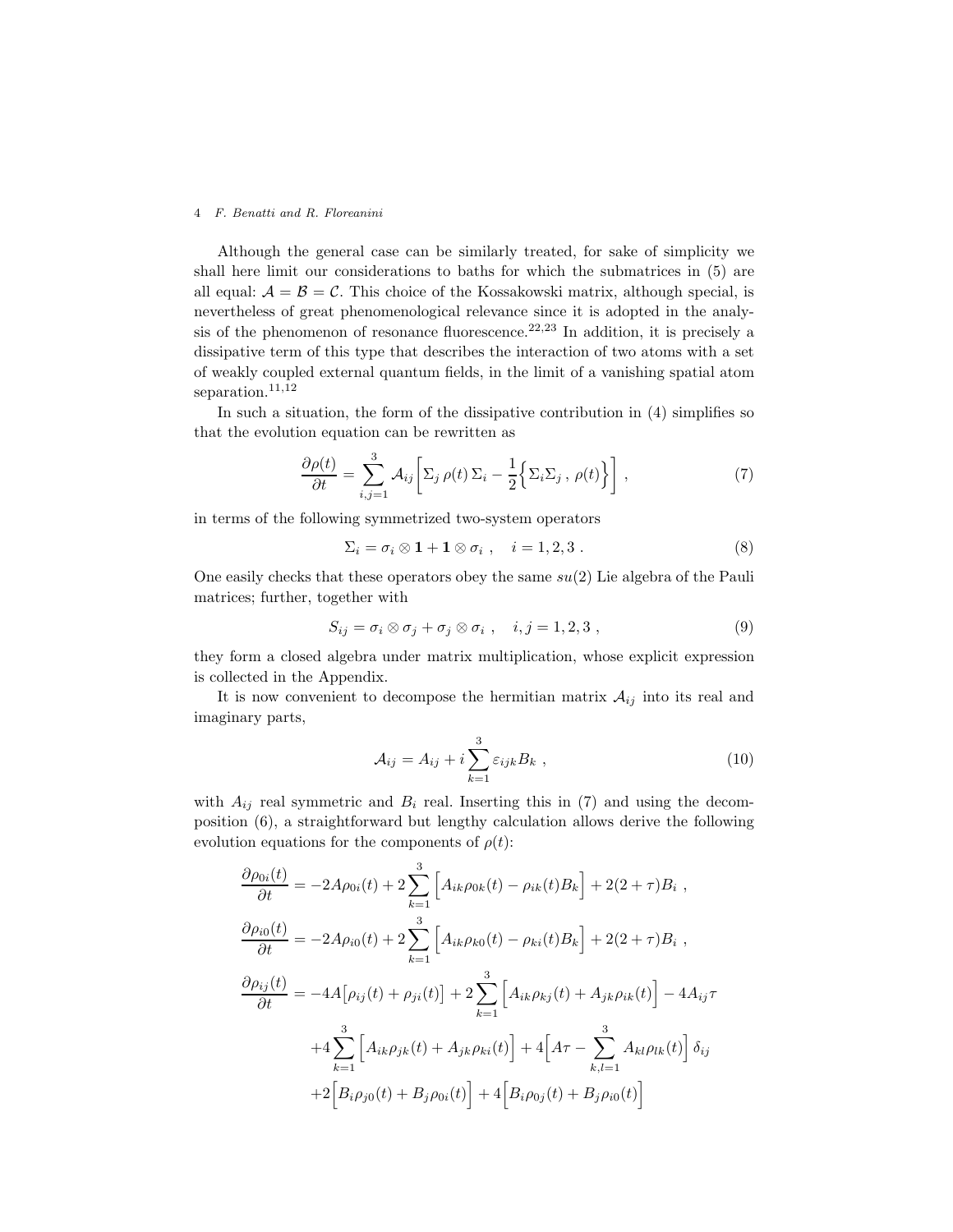Asymptotic Entanglement of Two Independent Systems in a Common Bath 5

$$
-2\sum_{k=1}^{3} B_k \left[ \rho_{0k}(t) + \rho_{k0}(t) \right] \delta_{ij} . \tag{11}
$$

In these formulas, the parameter A represents the trace of  $A_{ij}$  while the quantity  $\tau \equiv \sum_{i=1}^{3} \rho_{ii}$  that of the submatrix  $\rho_{ij}$ . By taking the trace of both sides of the last equation above, one discovers that  $\tau$  is a constant of motion.<sup>c</sup> Nevertheless, the value of  $\tau$  can not be chosen arbitrarily; the requirement of positivity of the initial density matrix  $\rho(0)$  readily implies:  $-3 \leq \tau \leq 1$ .

## 3. Environment Induced Entanglement Generation

Using the explicit form (11) for the master equation derived in the previous Section, one can now investigate whether an external environment can actually entangle the two independent systems. Since we are dealing with a couple of two-level systems, this can be achieved with the help of the partial transposition criterion: $^{13,14}$  a state  $\rho(t)$  results entangled at time t if and only if the operation of partial transposition does not preserve its positivity.

We shall first discuss the possibility of entanglement creation at the beginning of the evolution: if a bath is not able to initially entangle the two systems, it will hardly do so in the limit of large times. A simple strategy to ascertain entanglement creation is as follows: assume the initial state to be pure and separable, *i.e.*  $\rho(0) = |\varphi\rangle\langle\varphi| \otimes$  $|\psi\rangle\langle\psi|$ , and then find out whether in the neighborhood of  $t = 0$  the dynamics in (11) is able to make negative an initially zero eigenvalue of the partially transposed density matrix  $\tilde{\rho}(t)$  (note that  $\tilde{\rho}(0) \equiv \rho(0)$  for the chosen initial state). This amounts to study the behavior of the time derivative  $\partial_t \tilde{\rho}(0)$ , that can be explicitly obtained by taking the partial transposition of both sides of (7) (or equivalently of the system of equations in (11)).

In this way, one finds that the dynamics generated by the equations in (7) can indeed entangle the two subsystems, provided at least one of the coefficients  $B_i$ in the Kossakowski matrix  $A_{ij}$  in (10) is nonvanishing (see Ref.[10] for further details). This is a generic property of the Markovian dynamics in (7): entanglement is generated as soon as  $t > 0$ .

In order to study the fate of this initially produced correlations as time becomes large, one needs to analyze the ergodic properties of the semigroup evolution generated by (7). On general grounds, one expects that the effects of decoherence and dissipation that counteract entanglement production be dominant at large times, so that no entanglement is left at the end. However, as we shall explicitly see, there are cases for which the environment induced entanglement creation never stops as time flows, allowing at the end the presence of entangled equilibrium states.

 ${}^c$ By analyzing the structure of a general evolution equation with the dissipative term as in (4), one can show that this is the case only when the condition  $A = B = C$  is satisfied. This result is also related to the existence of multiple equilibrium states; see below.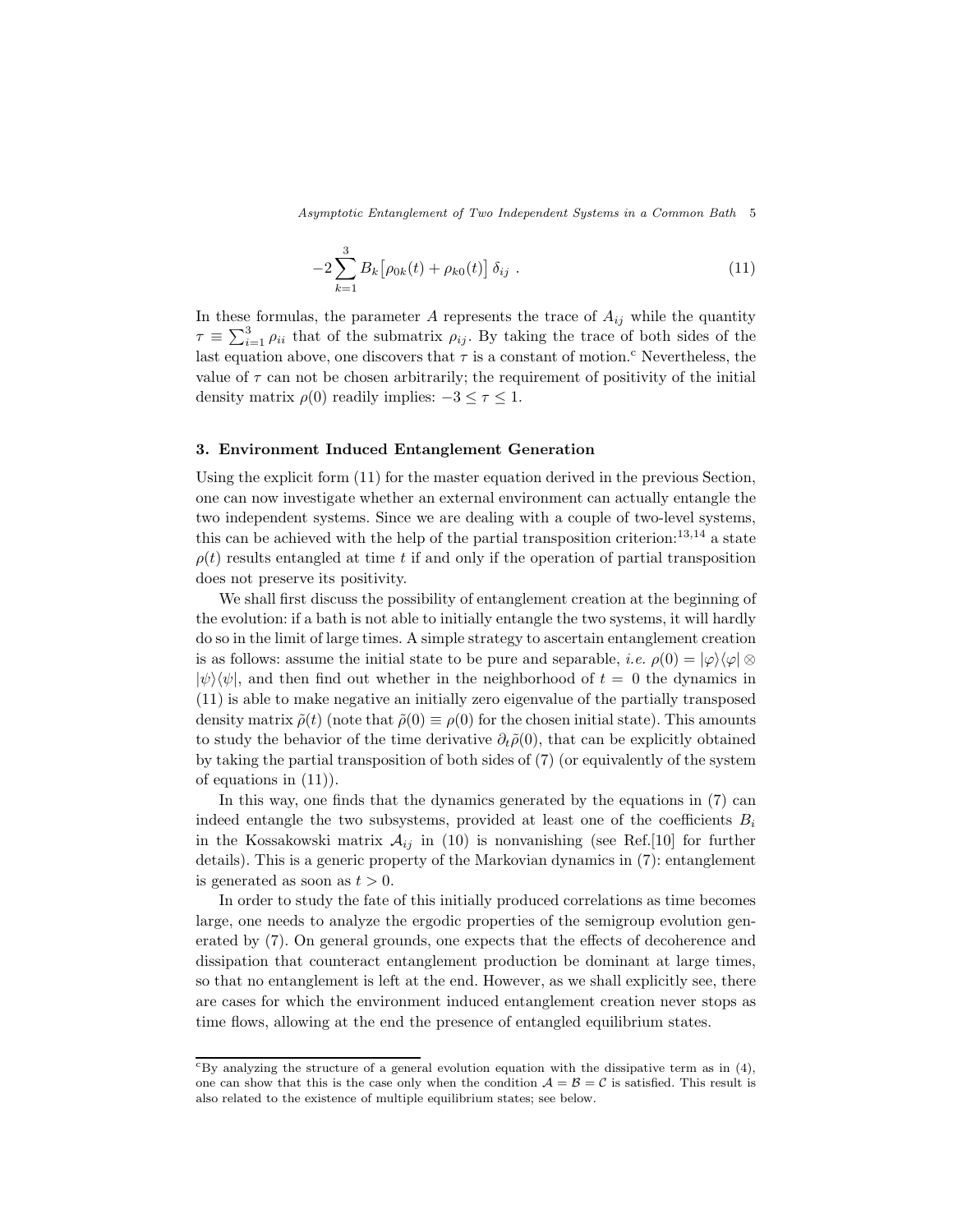The system of first order differential equations in (11) naturally splits into two independent sets, involving the symmetric,  $\rho_{(0i)} = \rho_{0i} + \rho_{i0}, \ \rho_{(ij)} = \rho_{ij} + \rho_{ji},$ and antisymmetric,  $\rho_{[0i]} = \rho_{0i} - \rho_{i0}$ ,  $\rho_{[ij]} = \rho_{ij} - \rho_{ji}$ , variables. By examining the structure of the two sets of differential equations, one can conclude that the antisymmetric variables involve exponentially decaying factors, so that they vanish for large times. Then, recalling the definitions in (8) and (9), the study of the equilibrium states  $\hat{\rho}$  of the evolution (7) can be limited to density matrices of the form:

$$
\hat{\rho} = \frac{1}{4} \left[ \mathbf{1} \otimes \mathbf{1} + \sum_{i=1}^{3} \hat{\rho}_i \Sigma_i + \sum_{i,j=1}^{3} \hat{\rho}_{ij} S_{ij} \right],
$$
\n(12)

with  $\hat{\rho}_{ij} = \hat{\rho}_{ji}$ .

These states obey the equilibrium condition  $\partial_t \hat{\rho} = 0$ , and therefore annihilates the r.h.s. of all equations in (11). By direct inspection, one finds that these conditions are invariant under linear orthogonal transformations that act on both the coefficients  $B_i$ ,  $A_{ij}$  and the components  $\hat{\rho}_i$ ,  $\hat{\rho}_{ij}$  of the density matrix  $\hat{\rho}$ . Then, without loss of generality, for the purpose of identifying the asymptotic states, one can take the real part of  $A_{ij}$  to be diagonal, *i.e.*  $A_{ij} = \lambda_i \delta_{ij}$ ; the general case can always be recovered at the end by undoing the orthogonal transformation that has brought  $A_{ij}$  in diagonal form.

Further, in order to simplify the exposition, we shall assume the vector of components  $B_i$  to be directed along the third axis, so that only the component  $B_3 \equiv B$ will be nonvanishing. Then, positivity of  $A_{ij}$  readily implies:  $\lambda_i \geq 0$ ,  $i = 1, 2, 3$  and  $B^2 \leq \lambda_1 \lambda_2$ .

The approach to equilibrium of semigroups whose generator is of the generic Kossakowski-Lindblad form has been studied in general and some rigorous mathematical results are available. $24,16$  We shall present such results by adapting them to the case of the evolution generated by the equation (7).

First of all, one notice that in the case of a finite dimensional Hilbert space, there always exists at least one stationary state  $\hat{\rho}_0$ .<sup>d</sup> Let us now introduce the operators  $V_i = \sum_{j=1}^3 \mathcal{A}_{ij}^{1/2} \Sigma_j$  (recall that A is non-negative), so that the r.h.s. of (7) can be rewritten in the so-called diagonal form:

$$
\mathcal{L}[\rho] = \sum_{i,j=1}^{3} \left[ V_j \rho V_i^{\dagger} - \frac{1}{2} \left\{ V_i^{\dagger} V_j, \rho \right\} \right]. \tag{13}
$$

When the set  $M$  formed by all operators that commute with the linear span of  $\{V_i, V_i^{\dagger}, i = 1, 2, 3\}$  contains only the identity, one can show that the stationary state  $\hat{\rho}_0$  is unique, and of maximal rank. On the other hand, when there are several

<sup>d</sup>This can be understood by recalling that in finite dimensions the ergodic average of the action of a completely positive one-parameter semigroup on any initial state always exists: the result is clearly a stationary state.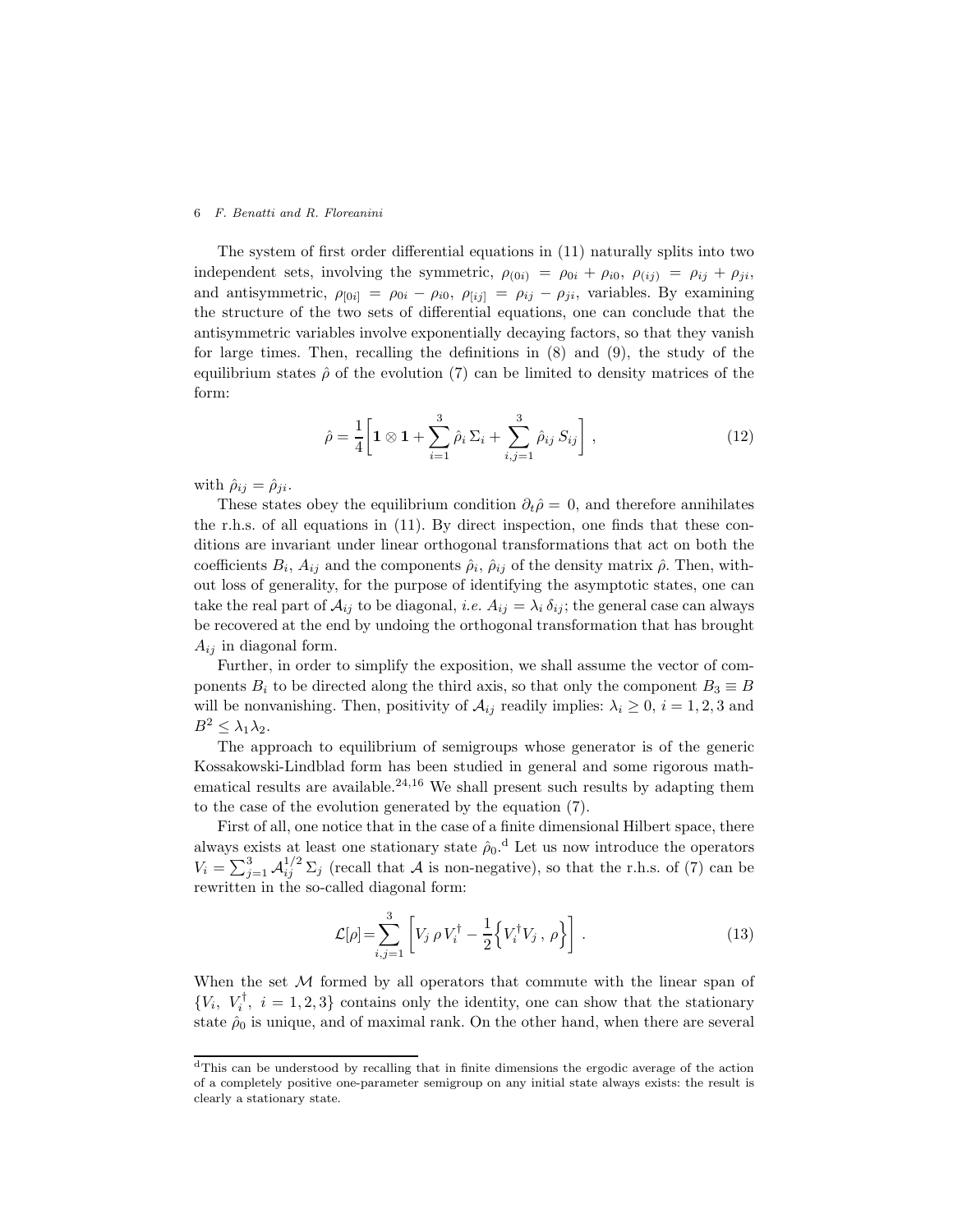stationary states, they can be generated in a canonical way from a  $\hat{\rho}_0$  with maximal rank using the elements of the set M.

In the present case, M contains the operator  $S \equiv \sum_{i=1}^{3} S_{ii}$ , besides the identity; indeed, with the help of the algebraic relations collected in the Appendix, one immediately finds:  $[S, \Sigma_i] = 0$ . Out of these two elements of M, one can now construct two mutually orthogonal projection operators:<sup>e</sup>

$$
P = \frac{1}{4} \left[ 1 \otimes 1 - \frac{S}{2} \right], \qquad Q = 1 - P \ . \tag{14}
$$

Then, one can show that any given initial state  $\rho(0)$  will be mapped by the evolution (7) into the following equilibrium state:

$$
\rho(0) \to \hat{\rho} = \frac{P \hat{\rho}_0 P}{\text{Tr} \left[ P \hat{\rho}_0 P \right]} \text{Tr} \left[ P \rho(0) \right] + \frac{Q \hat{\rho}_0 Q}{\text{Tr} \left[ Q \hat{\rho}_0 Q \right]} \text{Tr} \left[ Q \rho(0) \right]. \tag{15}
$$

That this state is indeed stationary can be easily proven by recalling that  $P$  and  $Q$ commute with  $\Sigma_i$ ,  $i = 1, 2, 3$ , and thus with the  $V_i$  as well; therefore,  $\mathcal{L}[\hat{\rho}] = 0$ , for any  $\rho(0)$ , as a consequence of  $\mathcal{L}[\hat{\rho}_0] = 0$ .

The problem of finding all invariant states of the dynamics (7) is then reduced to that of identifying a stationary state  $\hat{\rho}_0$  with all eigenvalues nonzero. Although in principle this amounts in solving a linear algebraic equation, in practice it can be rather difficult for general master equations of the form (1). Nevertheless, in the case at hand, the problem can be explicitly solved, yielding:

$$
\hat{\rho}_0 = \frac{1}{4} \bigg[ \mathbf{1} \otimes \mathbf{1} + M \Sigma_3 - N \left( S_{11} - S_{22} \right) + R \, S_{33} \bigg] \;, \tag{16}
$$

with

$$
M = \frac{2B}{\lambda_1 + \lambda_2} \,,\tag{17}
$$

$$
N = \frac{(\lambda_1 - \lambda_2) B^2}{2(\lambda_1 + \lambda_2)(\lambda_1 \lambda_2 + \lambda_1 \lambda_3 + \lambda_2 \lambda_3)},
$$
\n(18)

$$
R = \frac{(\lambda_1 + \lambda_2 + 4\lambda_3) B^2}{2(\lambda_1 + \lambda_2)(\lambda_1\lambda_2 + \lambda_1\lambda_3 + \lambda_2\lambda_3)}.
$$
 (19)

Note that the previously mentioned positivity conditions on the parameters  $\lambda_i$ ,  $i = 1, 2, 3$  and B, put restrictions on the components of  $\hat{\rho}_0$  given above; in particular, one has:  $0 \leq 2 R \leq 1$ ,  $M^2 \leq 2R$ ,  $M^2 + 4N^2 \leq 1$ , and the upper limits can be reached only when  $\lambda_1 = \lambda_2$ .<sup>f</sup>

Inserting this result in the expression (15) allows deriving the expression of the set of all equilibrium states of the dynamics (7); as expected, they take the

eOne easily checks that  $P$  is the projection operator on one of the maximally entangled Bell states. <sup>f</sup>These inequalities also guarantee that  $\hat{\rho}_0$  as given in (16) is indeed a state, *i.e.* that all its eigenvalues are non-negative.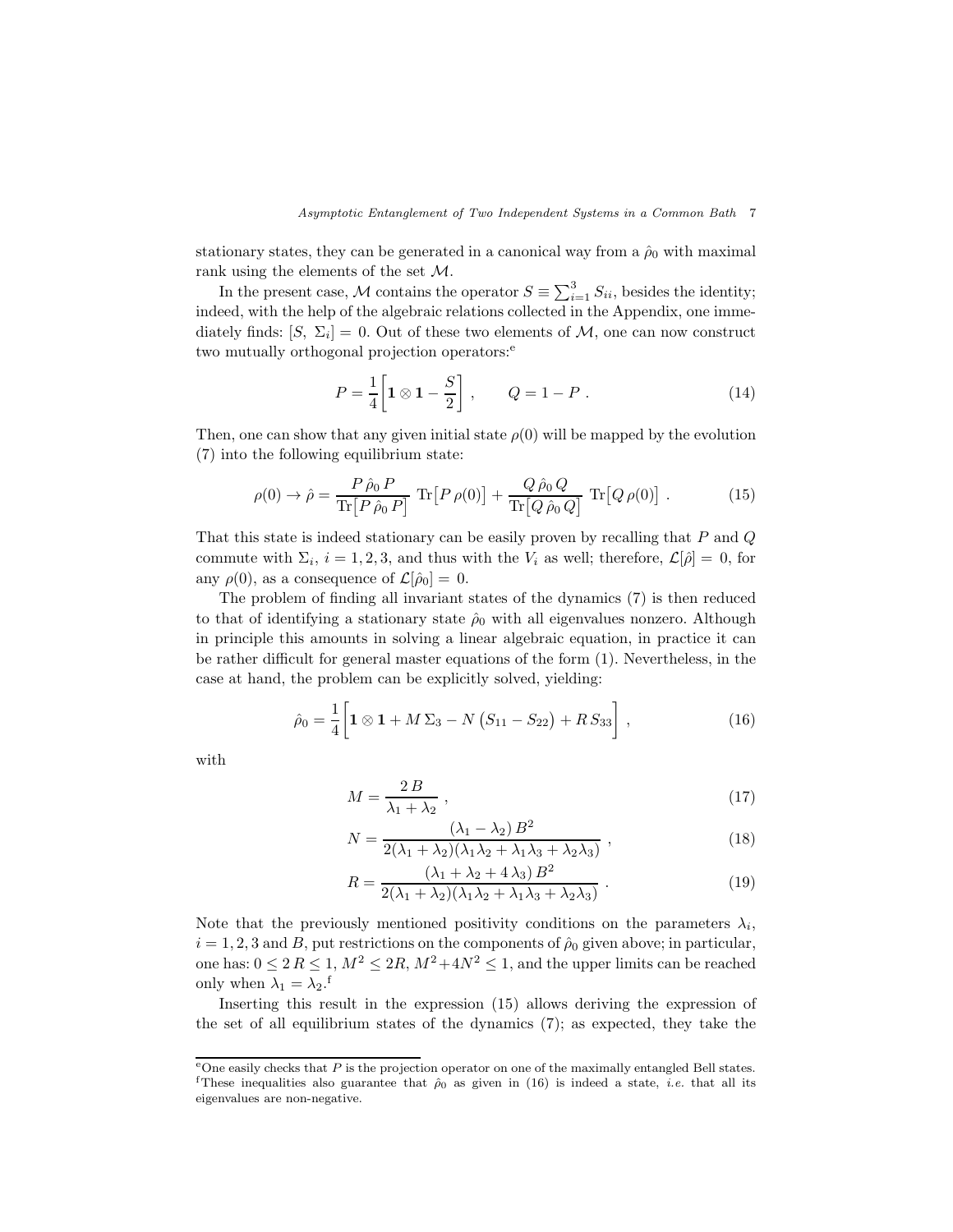symmetric form of  $(12)$ , with the nonvanishing components given by:

$$
\hat{\rho}_3 = \frac{3+\tau}{3+2R} M \;, \tag{20}
$$

$$
\hat{\rho}_{11} = \frac{(1+2N)\tau + 2(3N - R)}{2(3+2R)} ,\qquad (21)
$$

$$
\hat{\rho}_{22} = \frac{(1 - 2N)\tau - 2(3N + R)}{2(3 + 2R)} ,\qquad (22)
$$

$$
\hat{\rho}_{33} = \frac{4R + (1 + 2R)\tau}{2(3 + 2R)} \,. \tag{23}
$$

These stationary density matrices depend on the initial condition  $\rho(0)$  only through the value of the parameter  $\tau$ , that as already mentioned is a constant of motion for the dynamics in (7).

Now that we have completely classified the stationary states, one can study their properties, in particular with respect to quantum correlations. It turns out that  $\hat{\rho}$ is in general entangled.

To explicitly show this, one can as before act with the operation of partial transposition on  $\hat{\rho}$  to see whether negative eigenvalues are present. Alternatively, one can resort to one of the available entanglement measures and concurrence appears here to be the more appropriate: its value  $\mathcal{C}[\rho]$  ranges from zero, for separable states, to one, for fully entangled states.<sup>25−27</sup> In the case of the state  $\hat{\rho}$  above, one finds

$$
\mathcal{C}[\hat{\rho}] = \max\left\{\frac{(2+\Delta)}{2(3+2R)}\left[\frac{4R-3\Delta}{2+\Delta} - \tau\right], 0\right\},\tag{24}
$$

where

$$
\Delta = \left[ \left( 1 - 2R \right)^2 + 4(2R - M^2) \right]^{1/2} . \tag{25}
$$

The expression in (24) is indeed nonvanishing, provided we start with an initial state  $\rho(0)$  for which

$$
\tau < \frac{4R - 3\Delta}{2 + \Delta} \tag{26}
$$

The concurrence depends linearly on the initial parameter  $\tau$ ; it assumes its maximum value  $\mathcal{C}[\hat{\rho}] = 1$  when  $\tau = -3$ , as for the state P in (14), and reaches zero at  $\tau = (4R - 3\Delta)/(2 + \Delta) \leq 1.$ 

This result is remarkable, since it implies that the dynamics in (7) not only can initially generate entanglement: it can continue to enhance it even in the asymptotic long time regime. In other terms, prepare the two atoms in a separable state at  $t = 0$ ; then, provided the condition (26) is satisfied, their long time equilibrium state will turn out to be entangled.

Entanglement enhancement is not limited though to initially separable states: one can easily check that the phenomenon of entanglement production through a purely noise mechanism takes place also when the initial state  $\rho(0)$  already has a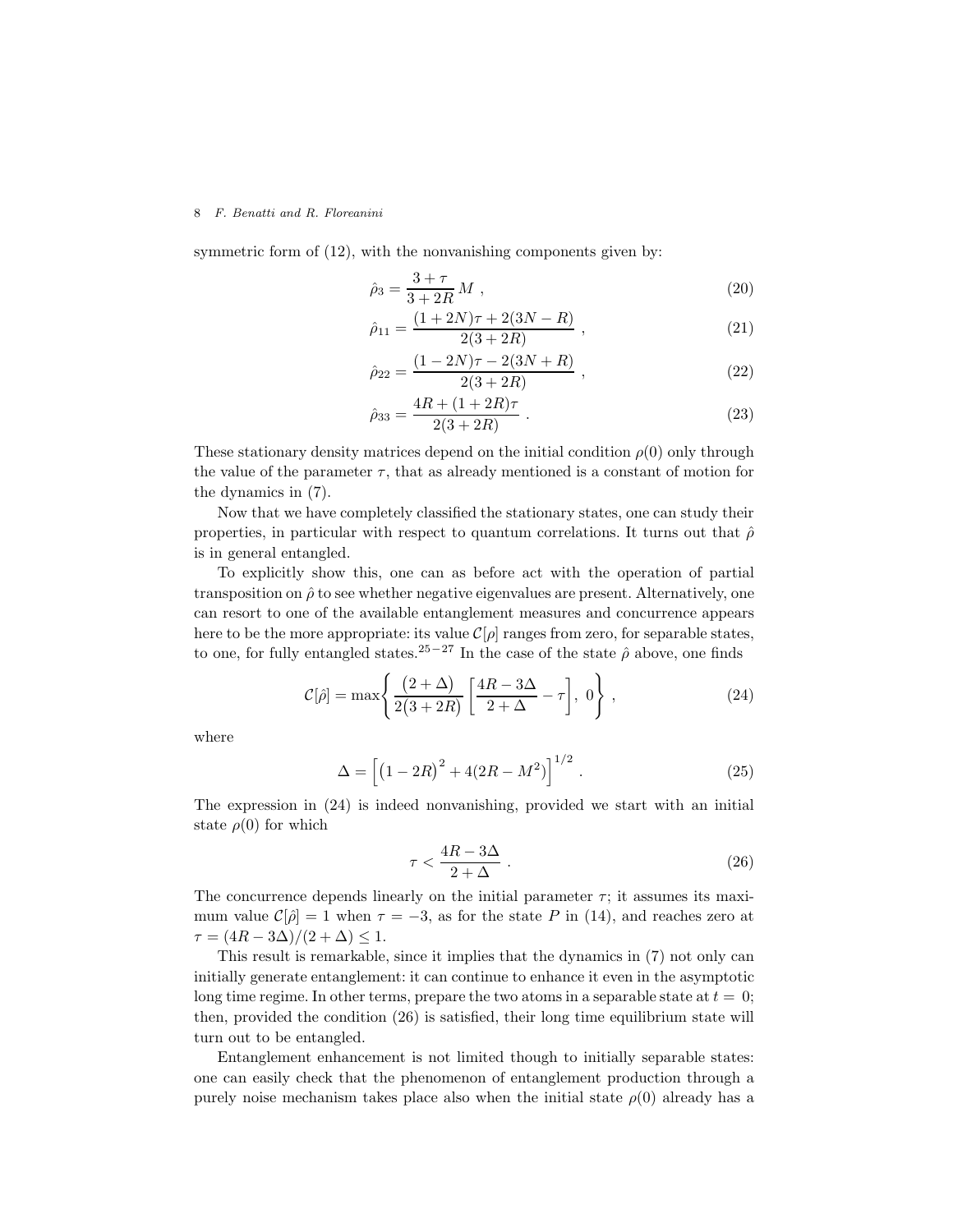non-vanishing concurrence. As an example, let us consider the following initial state, built out of the two projector operators introduced in (14):

$$
\rho(0) = \frac{s}{3}Q + (1 - s)P \; ; \tag{27}
$$

it interpolates between the completely mixed (separable) state obtained for  $s = 3/4$ and the totally entangled state  $P$ . Provided  $s < 1/2$ , this state is entangled, with  $\mathcal{C}[\rho(0)] = 1 - 2s$ . The difference in concurrence as this initial state evolves to its corresponding asymptotic one  $\hat{\rho}$  turns out to be

$$
\mathcal{C}[\hat{\rho}] - \mathcal{C}[\rho(0)] = 2s \left[ 1 - \frac{2 + \Delta}{3 + 2R} \right],
$$
\n(28)

which is indeed non vanishing. As a final remark, notice that this enhancement in concurrence vanishes as s approaches zero; in other terms, the maximally entangled state  $P$  can never be reached as an asymptotic state unless one already starts with it at  $t = 0$ : P results an isolated fixed point of the dynamics generated by (7).

## Appendix

We collect here the algebraic relations obeyed by the nine hermitian, traceless matrices  $\Sigma_i = \sigma_i \otimes \mathbf{1} + \mathbf{1} \otimes \sigma_i$  and  $S_{ij} = \sigma_i \otimes \sigma_j + \sigma_j \otimes \sigma_i$ ,  $i, j = 1, 2, 3$ , introduced in (8) and (9). As mentioned in the text, altogether they form a closed algebra under matrix multiplication. In fact, using  $\sigma_i \sigma_j = \delta_{ij} + i \sum_{k=1}^3 \varepsilon_{ijk} \sigma_k$ , a direct computation yields:

$$
\Sigma_{i} \Sigma_{j} = 2 \delta_{ij} \mathbf{1} \otimes \mathbf{1} + i \sum_{k=1}^{3} \varepsilon_{ijk} \Sigma_{k} + S_{ij} ,
$$
  
\n
$$
S_{ij} \Sigma_{k} = \delta_{ik} \Sigma_{j} + \delta_{jk} \Sigma_{i} + i \sum_{l=1}^{3} \varepsilon_{ikl} S_{lj} + i \sum_{l=1}^{3} \varepsilon_{jkl} S_{il} ,
$$
  
\n
$$
\Sigma_{k} S_{ij} = \delta_{ik} \Sigma_{j} + \delta_{jk} \Sigma_{i} - i \sum_{l=1}^{3} \varepsilon_{ikl} S_{lj} - i \sum_{l=1}^{3} \varepsilon_{jkl} S_{il} ,
$$
  
\n
$$
S_{ij} S_{kl} = 2 (\delta_{ik} \delta_{jl} + \delta_{il} \delta_{jk}) \mathbf{1} \otimes \mathbf{1} + i \sum_{r=1}^{3} (\delta_{ik} \varepsilon_{jlr} + \delta_{jk} \varepsilon_{ilr} + \delta_{il} \varepsilon_{jkr} + \delta_{jl} \varepsilon_{ikr}) \Sigma_{r}
$$
  
\n
$$
- (2 \delta_{ij} \delta_{kl} - \delta_{ik} \delta_{jl} - \delta_{il} \delta_{jk}) S + 2 (\delta_{ij} S_{kl} + \delta_{kl} S_{ij})
$$
  
\n
$$
- \delta_{ik} S_{jl} - \delta_{il} S_{jk} - \delta_{jk} S_{il} - \delta_{jl} S_{ik} ,
$$

where  $S = \sum_{r=i}^{3} S_{ii}$ . From these relations, one immediately sees that the commutant of the linear span of the set  $\{\Sigma_i: i, j = 1, 2, 3\}$  contains two elements,  $1 \otimes 1$  and S. As explained in Section 3, this result allows classifying all stationary states of the open dynamics generated by the evolution equations in (7).